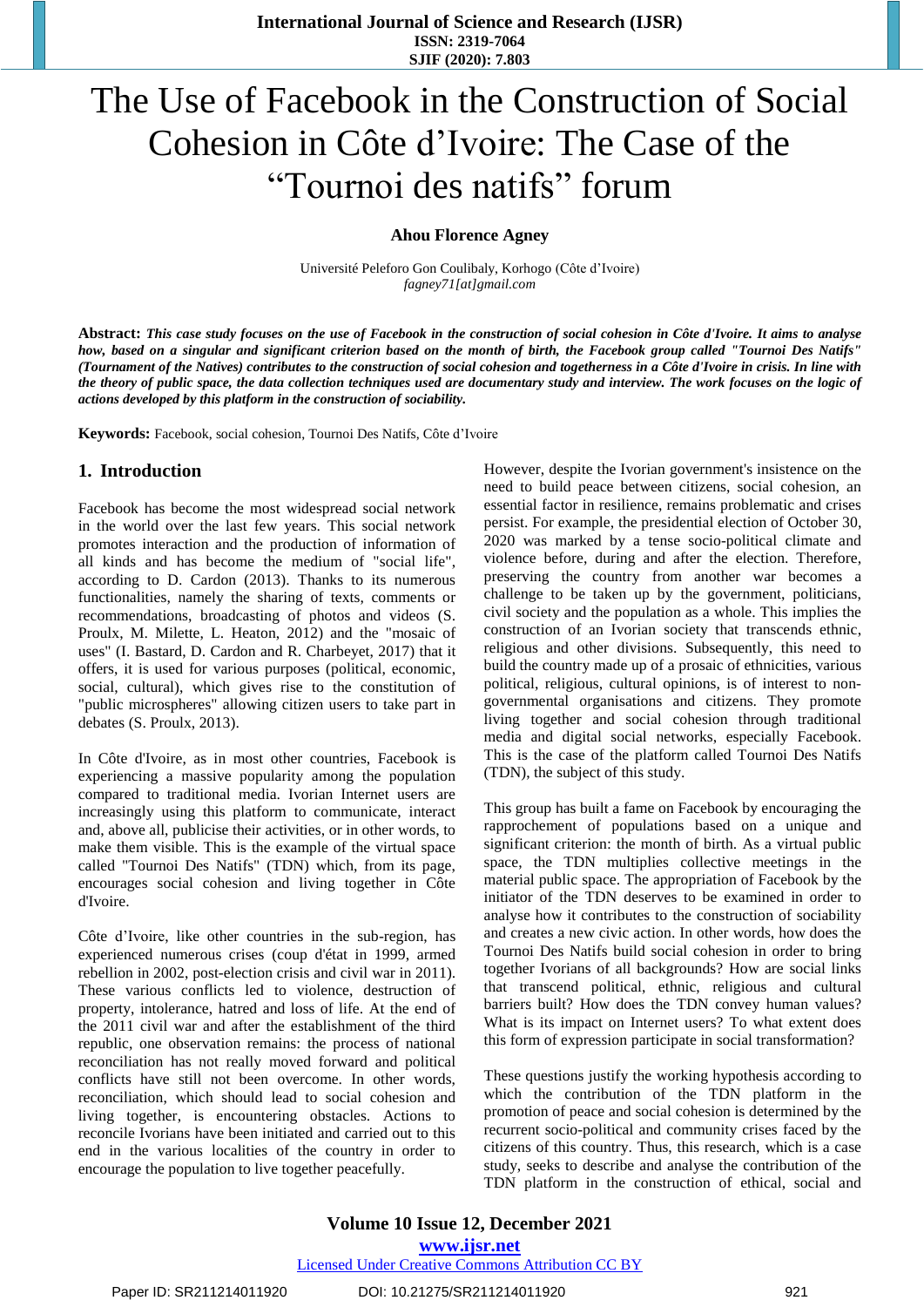cultural values that should contribute to relational dynamics in Côte d'Ivoire.

# **2. Materials and method**

This study draws on J. Habermas' (1962) theory of public space. According to P. N'da (2017, p.135), public space refers to "the place accessible to all citizens, the place where a public assembles to formulate a public opinion, the place where the discursive exchange of reasonable positions on problems of interest allows for the emergence of a public opinion. " In other words, public space is a place, physical or symbolic of free expression where a "group of private persons gathered to discuss issues of common interest" as M. Lits (2014, p.77) points out. This theory aims to demonstrate in this research, what is done by the TDN digital platform in the public space. It is about describing the construction of sociability, that is to say the way in which links are created or the way in which members establish and maintain relationships with each other and the gain they get from it.

Let us recall with M. Forsé and M. Parodi (2009, p.9) that social cohesion "designates, among other things, forms of citizen and social participation as well as shared values, the absence of exclusion, the reduction of inequalities, etc., and even social policies. [. . . ] With the idea of social cohesion, we strive to hold together freedom, equality and fraternity. "

From a methodological point of view, the research was based on two data collection tools: a documentary study and an interview. The documentary study focused on a set of publications dealing with the activities and actions of the TDN. It consists of a corpus of 20 publications (videos, photos, sounds and texts) available mainly on the Internet<sup>1</sup>. This work also uses data from semi-directive interviews conducted during the "TDN en fête", on Saturday, May 15, 2021 at the Agora space in Koumassi<sup>2</sup>. These semi-directive interviews help bring out the feelings of belonging experienced within the group on the one hand, and reveal the values encouraged and conveyed by the TDN on the other hand. The survey covered 25 people, including the founder of the TDN concept and 24 "natives", with two people per year of birth. There are as many men as women from various socio-professional, cultural, political and religious backgrounds.

The data collected was submitted to a lexico-thematic and semiological content analysis. The data from the interviews were organised in order to identify the elements of meaning contained in the various statements made by translating the points of view expressed, identifying the themes addressed and categorizing them in order to determine their overall meaning and scope. All the analyses led to the results below.

 $1$ [https://www.facebook.com/watch/?v=275873413927591,](https://www.facebook.com/watch/?v=275873413927591)[https://w](https://www.fratmat.info-edition-du-tournoi-des-natifs--les-natifs-de-septembre-celebres-au-stade-de-luniversite-fhb/) [ww.fratmat.info-edition-du-tournoi-des-natifs--les-natifs-de](https://www.fratmat.info-edition-du-tournoi-des-natifs--les-natifs-de-septembre-celebres-au-stade-de-luniversite-fhb/)[septembre-celebres-au-stade-de-luniversite-fhb,](https://www.fratmat.info-edition-du-tournoi-des-natifs--les-natifs-de-septembre-celebres-au-stade-de-luniversite-fhb/) 

[https://www.rti.ci/rti1/series/player/c7852780-af30-11ea-aef3-](https://www.rti.ci/rti1/series/player/c7852780-af30-11ea-aef3-933be9bfa544/5dd4c7a0-6a3b-11eb-886b-4fb37a8db6a3) [933be9bfa544/5dd4c7a0-6a3b-11eb-886b-4fb37a8db6a3\)](https://www.rti.ci/rti1/series/player/c7852780-af30-11ea-aef3-933be9bfa544/5dd4c7a0-6a3b-11eb-886b-4fb37a8db6a3).

### **3. Results**

#### **3.1 Presentation of the "Tournoi des Natif" (TDN) platform**

The "Tournoi Des Natifs" (Tournament of Natives) as its name suggests, is a platform bringing together people born in the same month. It was created by Rakeem Traoré on February 16, 2019. The objective is to provide the Ivorian youth with sound entertainment around values such as solidarity, tolerance, respect for the other that found social cohesion and living together. This group is based on a single criterion, which is the month of birth, as explained by its founder: "*I wanted a natural selection criterion that is not influenced by man directly (. . .) so I asked myself: why not group together people who have the same month of birth? That could create other types of links! Hence the Tournoi Des Natifs*". By doing so, the Ivorian society would transcend crises, ethnic, political and other divisions. With approximately 168, 400 members to date, the particularity of this forum, explains its promoter, "*is that it is made up of sub-groups called teams. They are composed of people born in the same month*. " Thus, the new member of the platform joins the members of his month of birth and becomes their "jujus" that is to say their twins. From there, sports, charity, social and cultural activities are carried out together. Thousands of subscribers exchange daily via the Facebook page and WhatsApp.

The TDN is managed by a board of directors composed of five members. As for the Facebook page, it is administered by ten people while the different teams are managed by leaders appointed by the board of directors. "*In the TDN, each of us is asked to lead the group. There are people in charge of the teams who are often replaced*" explains its promoter. Through this mode of operation, the initiator of the group wants to bring each native to experience responsibility by developing his leadership. In addition to the central organisation of the large TDN group, each team has its own internal organisation. The October team, for example, is experimenting with what Rakeem Traoré calls the senate (committee of wise men): "*We give them this power to act, especially on the social aspect and to manage any conflicts that may arise. "* Moreover, given the large number of members in the teams (9, 000 members for those born in May), bubbles, that is to say, groupings of members by date of birth, are created within the month of birth in order to create more proximity.

Moreover, beyond the large TDN group and the twelve teams that refer to the month of birth, this concept has been deployed in the major regions of Côte d'Ivoire. Thus, there are the TDN Korhogo, Bouaké, San Pedro, Yamoussoukro, Gagnoa and Man. According to Rakeem Traoré, the installation of the platform in these localities of the country is meant to "*bring the populations together, create social cohesion and why not launch TDN companies all over Côte d'Ivoire*".

As an innovative concept, this private initiative originally intended for young people has now become essential in bringing people together. This apolitical forum is made up of people who come from various backgrounds, working in

**Volume 10 Issue 12, December 2021 www.ijsr.net**

Licensed Under Creative Commons Attribution CC BY

 $\overline{a}$ 

<sup>&</sup>lt;sup>2</sup>Koumassi is one of the ten municipalities of Abidjan, the economic capital city of Côte d'Ivoire.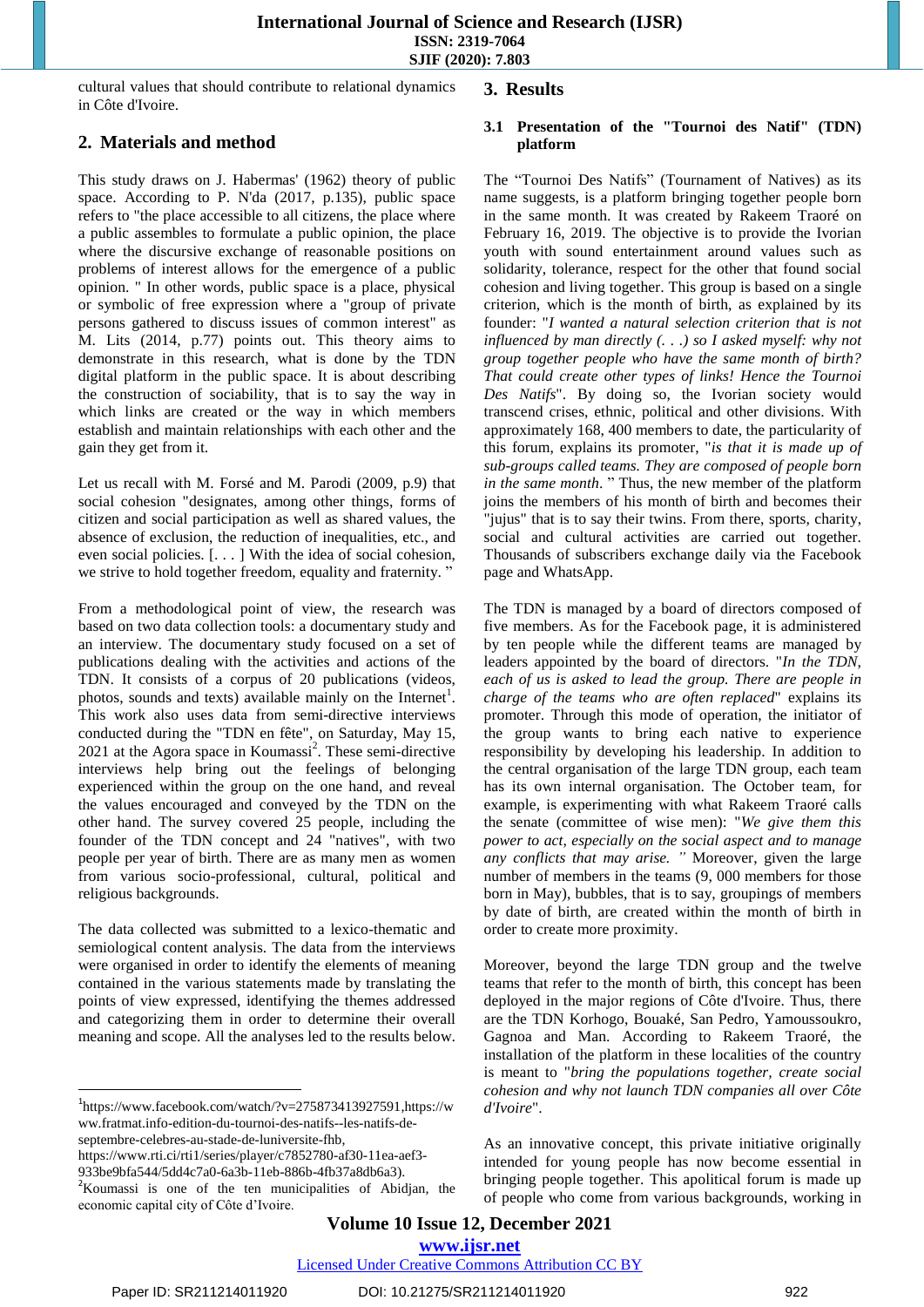various fields of activity and belonging to different social classes. There are young people, adults, men, women, political personalities, international stars of Ivorian football, civil administrators, artists, media men, merchants, etc. It is a real network of relationships in which the members perceive themselves as a large community, that is to say a large family that has taken root both in virtual and material space. They intensify their relationships through the materialisation of activities initiated in public spaces.

#### **3.2 Sport as a factor of social cohesion**

One of the characteristics developed by the TDN is the practice of sports. The founder of the "Tournoi Des Natifs" has made sport the privileged framework for "building social cohesion" as he reveals. The logo of his forum expresses it clearly (see image 1)

**Image 1: Logo of the « Tournoi des Natifs »**



*Source:* Facebook page of the TDN group

Image 1 is a photograph of the TDN logo. This logo presents some components that reveal for the most part the intentions of this platform. It is composed of a football in blue and white colours. The edge of the logotype is green, and blue is the dominant colour of its background. The name of the group "Tournoi Des Natifs" is written in white characters inside the blue background and it is crossed by a green band in which are inscribed the initials "TDN" in white characters too. The green and white colours are reminders of the Ivorian flag. According to Pastoureau and Simonnet (2007), white colour denotes purity, delicacy, unity and peace. Green, which recalls the abundance of green forests in the south of the country, is the colour of appeasement and also symbolizes hope. Synonymous with escape, blue evokes confidence, security and transparency. It is used to reassure. The use of these three colours conveys the vision of the initiator of the "Tournoi des Natifs" to contribute to social cohesion by promoting peace, unity, peaceful cohabitation, respect for others, and many other virtues.

In order to build this link and encourage the living together in Côte d'Ivoire, the initiator of the platform then organises quarterly sports tournaments in several disciplines such as

Maracaña<sup>3</sup>, handball, basketball, bocce, virtual boxing and fitness sessions. The different teams from the birth months present male and female teams in each discipline. The teams compete throughout the day. At the end of the tournament, the winners are rewarded. The implementation of this activity ensures the TDN a rapid expansion, especially on Facebook but also during physical meetings. As proof, between 20, 000 and 25, 000 participants of all generations and sharing the same birthday months take part in these gatherings. Moreover, this group finds support from corporate citizens who help it in the promotion of values such as brotherhood, union, harmony and thus contributes to the social development of the population.

Sport is also perceived by TDN members as a structuring mechanism of social ties, as evidenced by the words of this member of the May team: "*behind these competitions, human relationships are created because the practice of sport breaks down religious, ethnic and political barriers*". Another member of the December team, for his part, maintains "*there is no discrimination. You can heckle a teammate or a team member regardless of their titles. That's what sports brings to us natives.* " This opinion is shared by another member of May's team who says: "*When you come to play with your team, we don't ask about your ethnicity, your political party, your nationality, your skin colour or what you do (. . .) there are no barriers. I feel like a family*. " The members interviewed all testify that the sports activities organised by the TDN contribute to social cohesion by pushing back the distinction between social classes (P. Bourdieu, 1979) and by going beyond sociopolitical, ethnic, cultural and religious divisions. This is the point of view of the person in charge of the September natives: "*the TDN is a pool of cohesion. Cohesion extends to all social strata. We all know each other when we meet, whether for football tournaments or for giant eateries.* "

#### **3.3 Building social links through socio-cultural actions**

A second characteristic of the TDN is the construction of social cohesion through socio-cultural actions. The social link refers to the relationships that people have with each other. To achieve this, the founder of the TDN strongly encourages mutual aid, altruism and solidarity: *"once a month, the teams are obliged to carry out at least two social actions.* " Thus, in each team, there is a committee in charge of social actions and mutual aid. This committee organises its members to help people in difficulty or in need, both for those in their teams and those who are not. Generally, the actions are directed towards orphanages, maternity wards, the disabled and other social centres. Social actions are very popular among the teams. The leader of the November team shares the experience of his group: "*We did blood donation campaigns. We organise several non-profit activities; for example, for each birthday in November, we make donations in health centres". "We try to give a little of ourselves to others,* " adds another leader. The leader of the December team agrees: *"The TDN is a social organisation. It is a real school of self-giving"*. Still in the same tone, a native of

 $\overline{a}$ 

Licensed Under Creative Commons Attribution CC BY

<sup>3</sup>Maracaña or « petits poteaux » (small goalposts) is a sport originated from Brazil. It is a football match played on a reduced pitch with small goalposts.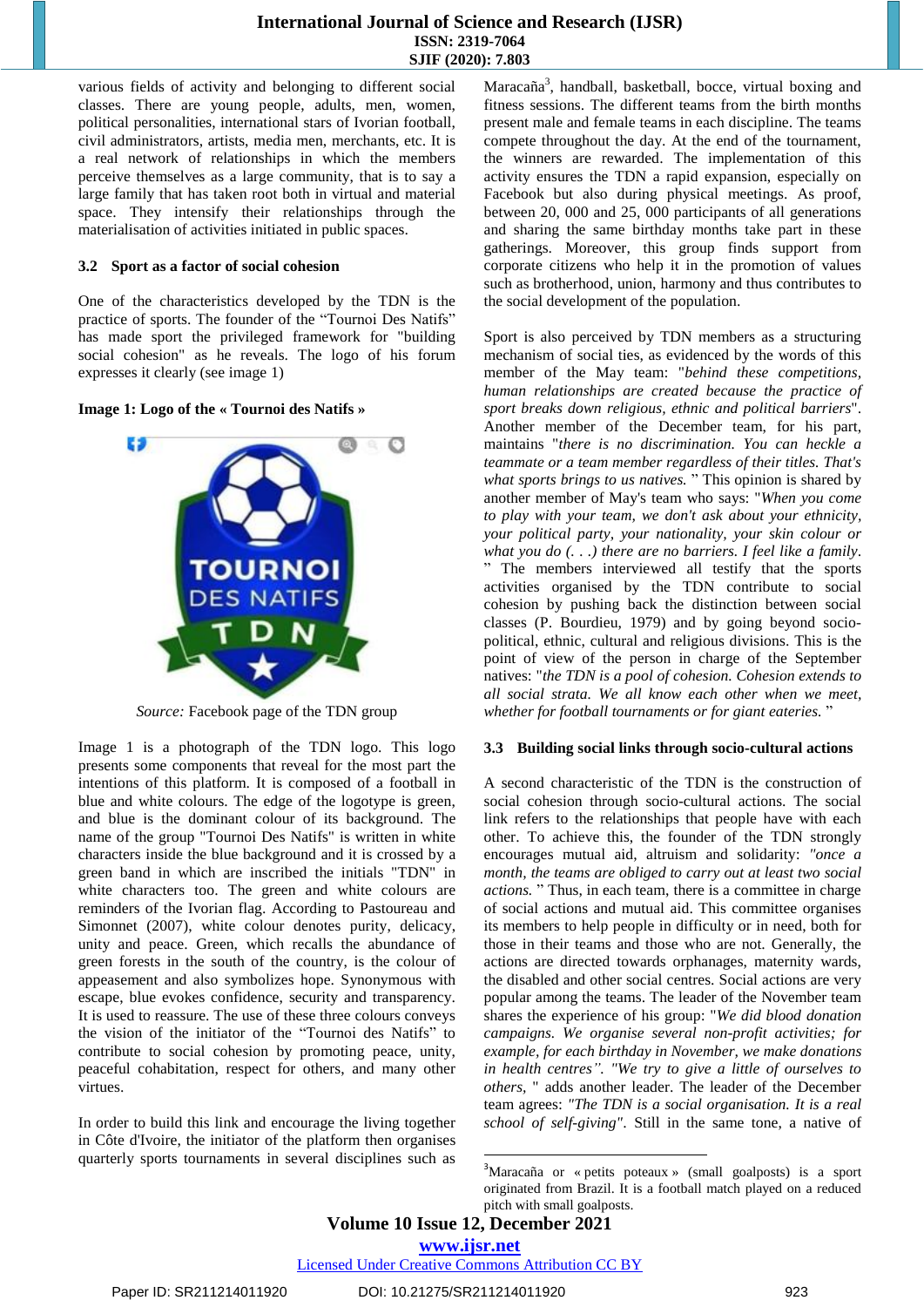January reveals: "*Social actions are the essence of the TDN. We have been taught the values of solidarity and mutual aid. With the members of our team, we made donations to orphanages. " "The TDN allowed me to understand that we can make someone happy with the little we have*" defends a native of May. Photos and videos of the different social actions carried out are shared in the group as shown in the images below.



**Image 2:** Donation of the May team on May 21 in a medical centre of the municipality of Adjamé *Source:* Facebook



**Image 3:** Blood donation of the May teamon May 23 at the National Centre of Blood Transfusion *Source:* Facebook

These images are illustrations of the social activities of the team in May. The natives organised a blood donation activity at the Centre National de Transfusion Sanguine (National Centre of Blood Transfusion). They also donated a batch of medical equipment to a health centre in Adjamé. In addition to these humanitarian actions for the population, the TDN develops mutual aid within the teams. This is what the communication manager of the May team underlines: "*We help members to find a job (. . .) We have a member of the May 14 team who had an accident. In fact, we needed a sum of 300, 000 CFA francs, about 450 euros, to operate on him. The president was informed. In less than an hour, we collected the money and helped the family to treat him. This is an act of social significance that can strengthen ties and contribute to social cohesion. When there are deaths, the bubbles contribute to support the family"*.

All these initiatives contribute to convey human and social values because *"all the natives get together for the same cause. There are no directors. There are no employees. All are the same and equal*" says a native of the February team.

In addition, the TDN also develops a festive aspect, which constitutes its third characteristic. Indeed, along with the

practice of sport, grouped within their months of birth, the natives celebrate fraternity in joy and conviviality, communion and peace around the giant eateries organised during football tournaments. These cultural activities are punctuated with the performance of famous Ivorian artists invited for the occasion. These artistic, gastronomic and exchange meetings are very important for the natives. They see it as an opportunity to interact face to face with the members of their team. Behind this festive dimension of the TDN, links are created between the teams as the vicepresident of the April team says so well: "*there is a networking that is created. Through these gastronomic festivities, I met people from my day, my month and my year of birth. This created very strong links. Through these connections, I got some business. "For my part, I found jujus of the same day of birth with whom I formed a family. I have created bonds of friendship and fraternity*, " says the president of the April team. The person in charge of the November team adds: *"Human relationships are created within the teams. That's the added value"*. For the leaders of the "Tournoi Des Natifs", these meetings provide good occasions to create sociability and fraternity on the one hand, and to create professional and social opportunities on the other. Indeed, these reunions, full of popular fervour and carnival atmosphere and friendliness, ultimately, aim to raise awareness among young people on social cohesion and beyond, on the evils that plague the youth such as illegal immigration, socio-political violence, hatred, banditry and drugs.

All in all, these meetings generate networks of individuals. As the person in charge of the natives of the month of March says: "TDN is simply magical. We gain human relationships. It allows us to occupy the youth. It is our contribution to the evolution of society.

# **4. Discussion**

Social cohesion is a notion that is topical on this platform as elsewhere. Supported by international institutions, the Ivorian government and civil society organisations, social cohesion appears here as sociability, the creation of social ties, the establishment of common values and objectives. It also brings to mind living together. As P. N'da explains (op. cit., p.284), "living together implies a bond of brotherhood and, consequently, bonds of solidarity involving social capital and trust."

The emergence of digital social networks has fostered changes in sociability, mobilisations and online movements (O. Dagiral, O. Martin, 2017). After their use in protest movements, they have become essential tools as F. Granjon (2017, p.1) states "for a growing number of social movements that are developing various uses of them, in order to open new modes of participation in collective action. . . ". A new and original space is thus created that stimulates social interaction through virtual communities. Facebook has become one of these platforms, an extremely effective instrument for sociability. It favours interactions "between individuals who know each other or belong to circles of proximity" as D. Cardon (2013, p.3) reveals.

**Volume 10 Issue 12, December 2021 www.ijsr.net** Licensed Under Creative Commons Attribution CC BY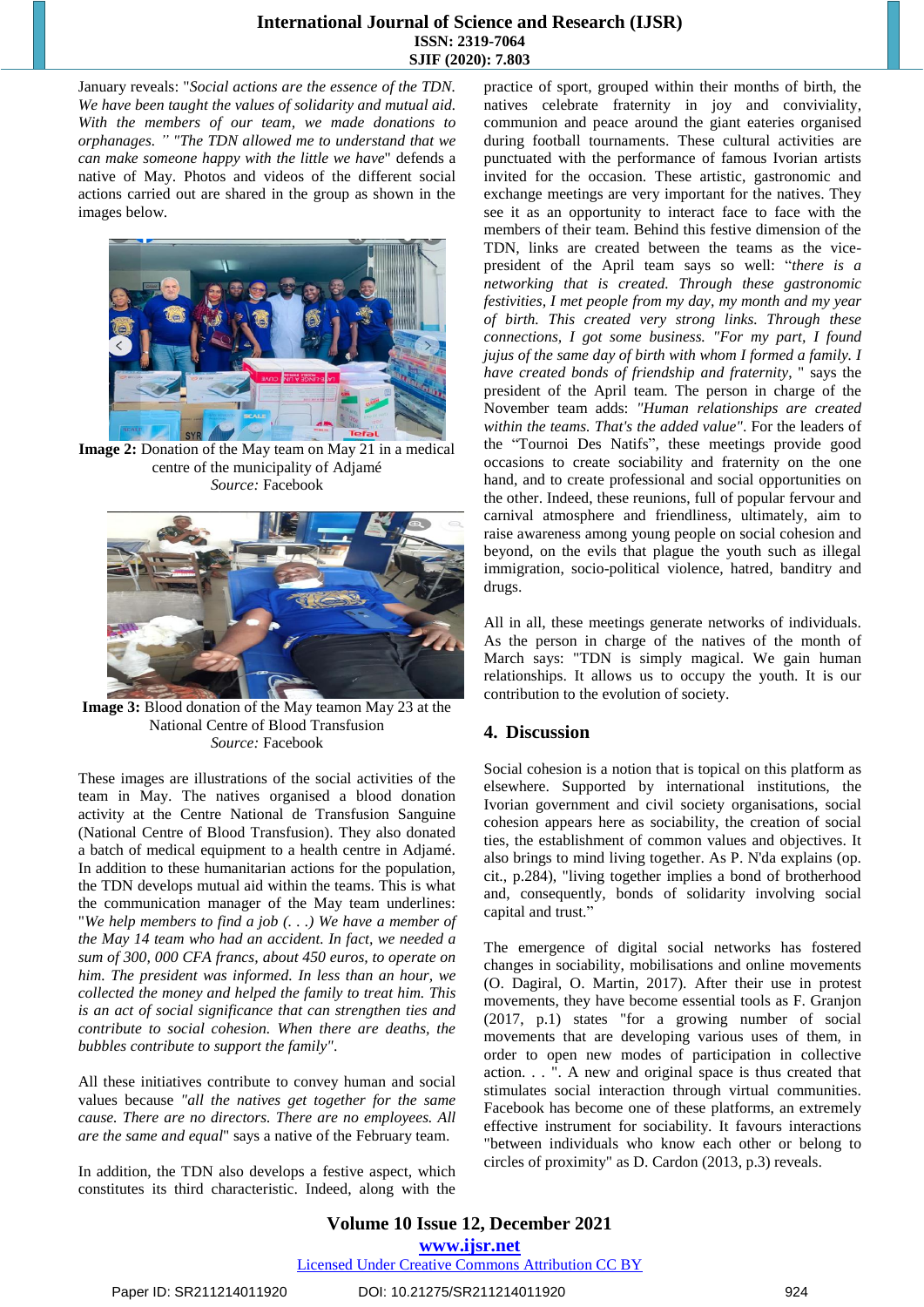The "Tournoi Des Natifs" is a multifaceted platform with various features. From a typical and significant criterion based on the month of birth, it encourages the construction of links following the example of most digital networks. It is presented as the fabric of relationships between each individual that constitutes the foundation of society (R. Bigot, 2001). Sociability thus becomes "the purest form of reciprocal action" (P. Mercklé, 2011, p.37). Another aspect is that the TDN appears as a network of contacts. Teams maintain relationships with each other and create networks of friends that actually take shape in the real world.

J. Attali (2004) says in this respect that one of the greatest riches of man is his relational heritage. Finally, the "Tournoi Des Natifs" forum integrates socially useful activities in order to reach a large number of people.

The first activity is sport. Collective imagination has always perceived the practice of sport as a human activity that is not "discriminatory and carries within itself moral values of justice and equality", as R. Compte (2010, p.14) states. It also creates bonds and brings people together. By practising sport together, members break down barriers and cultivate fraternity, unity and team spirit. It also creates a sense of belonging and develops social capital. Sport has values and also a playful component, which makes M. Forsé (1991) say that sociability has a playful form. It is like an unconstrained game 'in which one acts as if we were all were equal' (Simmel, 2013, p.129). This is the objective of the TDN: to overcome divisions in order to favour equality among members, and build the *'society of equals'* referred to by P. Rosanvallon (2011), which is essential for social cohesion and living together in this country in crisis.

The "Tournoi Des Natifs" platform also envisions the construction of social links through socio-cultural actions. J. Donath and D. Boyd (2004) state that social networks in general and Facebook in particular increase the social action of individuals because personal satisfaction and greater confidence in others stimulate greater commitment to social and collective actions. In this environment marked by an increasing breakdown of the social fabric, the promotion of social cohesion cannot be achieved without solidarity, mutual aid, self-giving and altruism. In doing so, charitable actions with a social scope necessarily create links.

When analysed, the TDN appears in this respect as an organised virtual community, seeking to articulate its particularity with a collective social life marked by proximity relationships in order to foster social cohesion and living together. This truly constitutes social capital in the sense of F. Dubet (2014). He writes in this regard: "Social capital defines the social resources, networks, cultural and symbolic resources available to individuals. (. . .) Social capital is what keeps the door open, what makes that someone can count on you as much as you can count on him" (p.76).

Ultimately, social capital is the characteristic of a civil society that is sufficiently virtuous to make social relations fluid and harmonious so that society mobilises and succeeds on the strength of links and networks. The TDN seems to be resolutely committed to the construction of a society driven by fraternity, solidarity, unity and peaceful cohabitation, in a word, a society built on sociability, a sine qua non condition for social cohesion and resilience.

## **5. Conclusion**

This study focused on the use of Facebook, in this case the "Tournoi Des Natifs" platform, in building social cohesion in Côte d'Ivoire. It showed how, from a specific and significant criterion based on the month of birth, this forum was able to unite its members around the ethical, moral and civic values (solidarity, mutual aid, altruism, respect for others) that underpin life in society. The results show that the members have the feeling of belonging to a large family, to a community "which seeks to articulate its singularities with a collective social life marked by relations of proximity and by the search for commonality" note N. D'Almeida, I. Oliveira, and A S. Marques (2017, p.5). This set develops sociability, creates social ties and structures human behaviour in a society. These are, indeed, determining factors of social cohesion and living together.

In addition, the obvious interest of the TDN in organising regular sports activities, involving competition between groups from the twelve months of birth, also contributes to the construction of sociability. Moreover, the regularity of their meeting and their intense collective participation in socio-cultural actions ultimately contribute to breaking down the barriers that hinder sociability, social cohesion and living together. Better still, they create new friendships and strengthen the bonds of brotherhood. This belonging to social ties is the first condition for tending towards social pacification by fighting against contempt (A. Honneth, 2006), fighting for recognition (A. Honneth, 1992), for equality or even "the society of equals" (P. Rosanvallon, op. cit.)

Finally, in the light of these results, digital social networks can be used to encourage the citizen to be an active social actor who can participate in the construction of society through actions that favour inclusion over exclusion, peace over violence, fraternity over discord. In short, through the example of the "Tournoi Des Natifs", individuals can contribute to a social ideal in Côte d'Ivoire by investing in the construction of human activities that create moral and civic values. Digital platforms today offer these opportunities for commitment, participation and the creation of a new social order.

## **References**

- [1] ATTALI Jacques, 2004, *La voie humaine. Pour une nouvelle social-démocratie*, Paris, Fayard.
- [2] BASTARD Irène, CARDON Dominique, CHARBEY Raphaël *et al.,* 2017, « Facebook, pour quoi faire ? Configurations d'activités et structures relationnelles », *Sociologie*/1 (Vol.8), p.57-82. DOI: 10.3917/socio.081.0057. URL: [https: //www.cairn.](https://www.cairn.info/revue-sociologie-2017-1-page-57.htm)  [info/revue-sociologie-2017-1-page-57. htm](https://www.cairn.info/revue-sociologie-2017-1-page-57.htm)
- [3] BIGOT Régis, « Quelques aspects de la sociabilité des Français », in *Cahier deRecherche du Credoc*, n° 169, décembre 2001.

#### Licensed Under Creative Commons Attribution CC BY